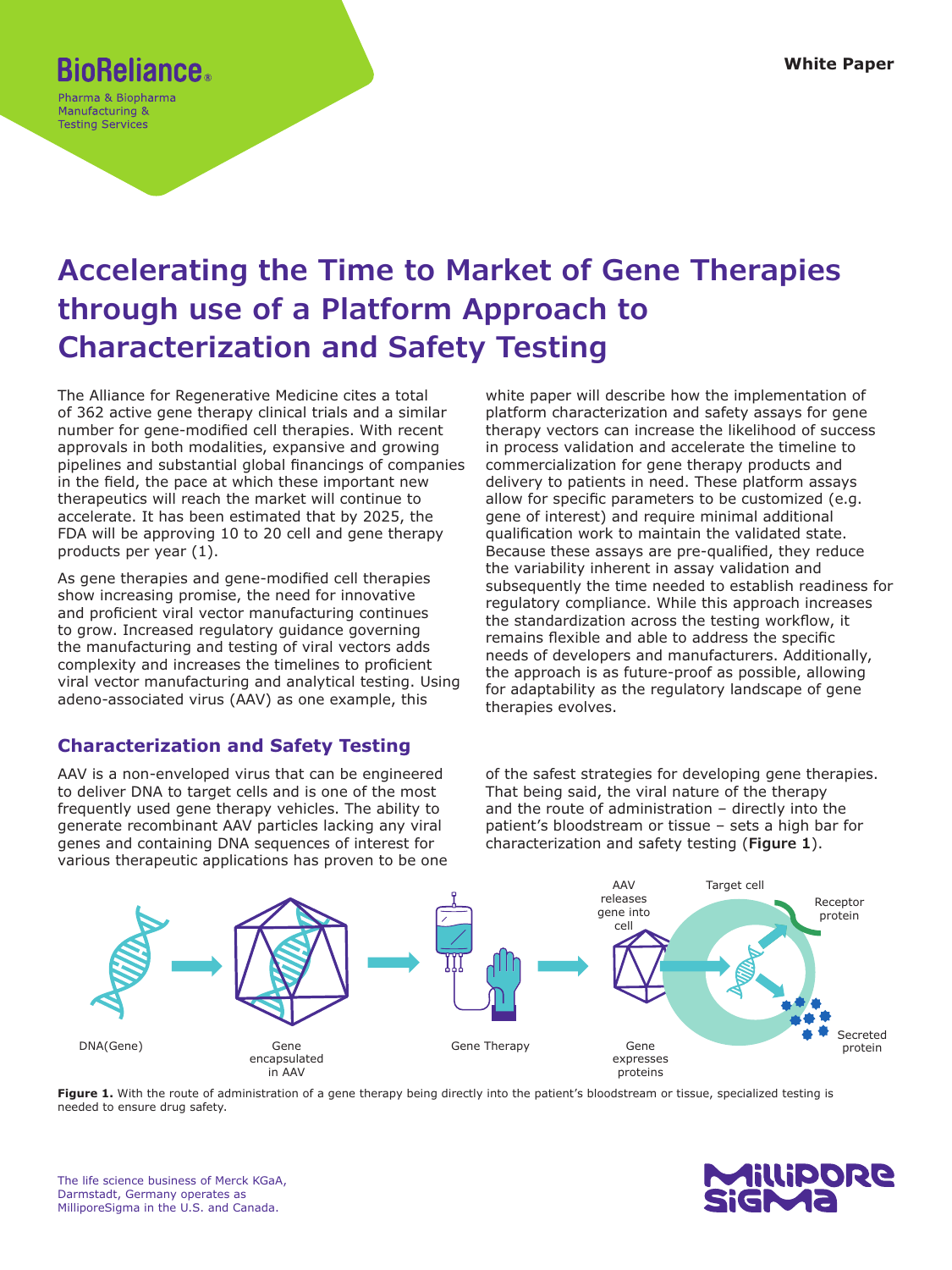Due to the uniqueness of gene therapy products, customized methods are developed and validated to address safety and characterization, extending timelines in the progress towards the clinic. In a therapeutic area where time is of the essence for patients with limited or no therapeutic alternatives, or with a limited window for the therapy to deliver the desired benefit, development of new analytical

#### **Creating a Platform Approach**

Regulatory authorities expect the critical attributes of identity, purity, potency and freedom from residuals to have been addressed in characterization and release of gene therapy products in order to assure product quality and safety (**Figure 2**). As described below, there are well-established, platform approaches for addressing each of these attributes, and these approaches can be modified as needed for specific

methods remains frustratingly slow and costly. In contrast, utilization of pre-developed, platform assays to assess safety and characterization eases the burden of ensuring product quality and shortens overall commercialization timelines. This approach, which combines a fully validated generic method with product-specific elements, can shorten the time to get to a GMP assay while still being compliant.

applications. Importantly, genomic titer, infectious titer and product purity assays can be shifted from a fully custom to a semi-custom approach while maintaining the validated state and can be easily modified to meet the requirements of a specific AAV vector. These semicustom assays strike the appropriate balance of speed and customization for the biosafety testing programs supporting the manufacture of gene therapies.



Figure 2. At each step of the gene therapy manufacturing process, critical attributes must be assessed.

#### **Identity**

Simple methods to confirm identify of the viral vector and transgene may use a common element such as serotype-specific capsid proteins for ELISA or similar antibody-based detection methods, while a promoter or region of the vector common across the platform may be used for genotypic identification (**Figure 3**). As the gene therapy company moves into later development and toward filing, the gene of interest or transgene identity should be confirmed. Use of a platform approach to PCR-based methods allows for rapid change of primers and probes within a validated method to meet the specificity required. In this instance, the PCR method has been validated as an identity assay in compliance with ICH Q2 requirements and a change in primers for specific regions can be

achieved by qualification and demonstration of meeting the method specifications.

| Genotypic                    | <b>Phenotypic</b>                |
|------------------------------|----------------------------------|
| Custom PCR                   | <b>ELISA</b>                     |
| Generic PCR                  | Mass spec                        |
| Sanger                       | <b>HPLC</b>                      |
| <b>NGS</b>                   | Cell surface markers (e.g. FACS) |
| DNA fingerprinting           |                                  |
| Short tandem repeat analysis |                                  |

**Figure 3.** Genotypic and phenotypic assays to assess and confirm identity of the viral vector and transgene.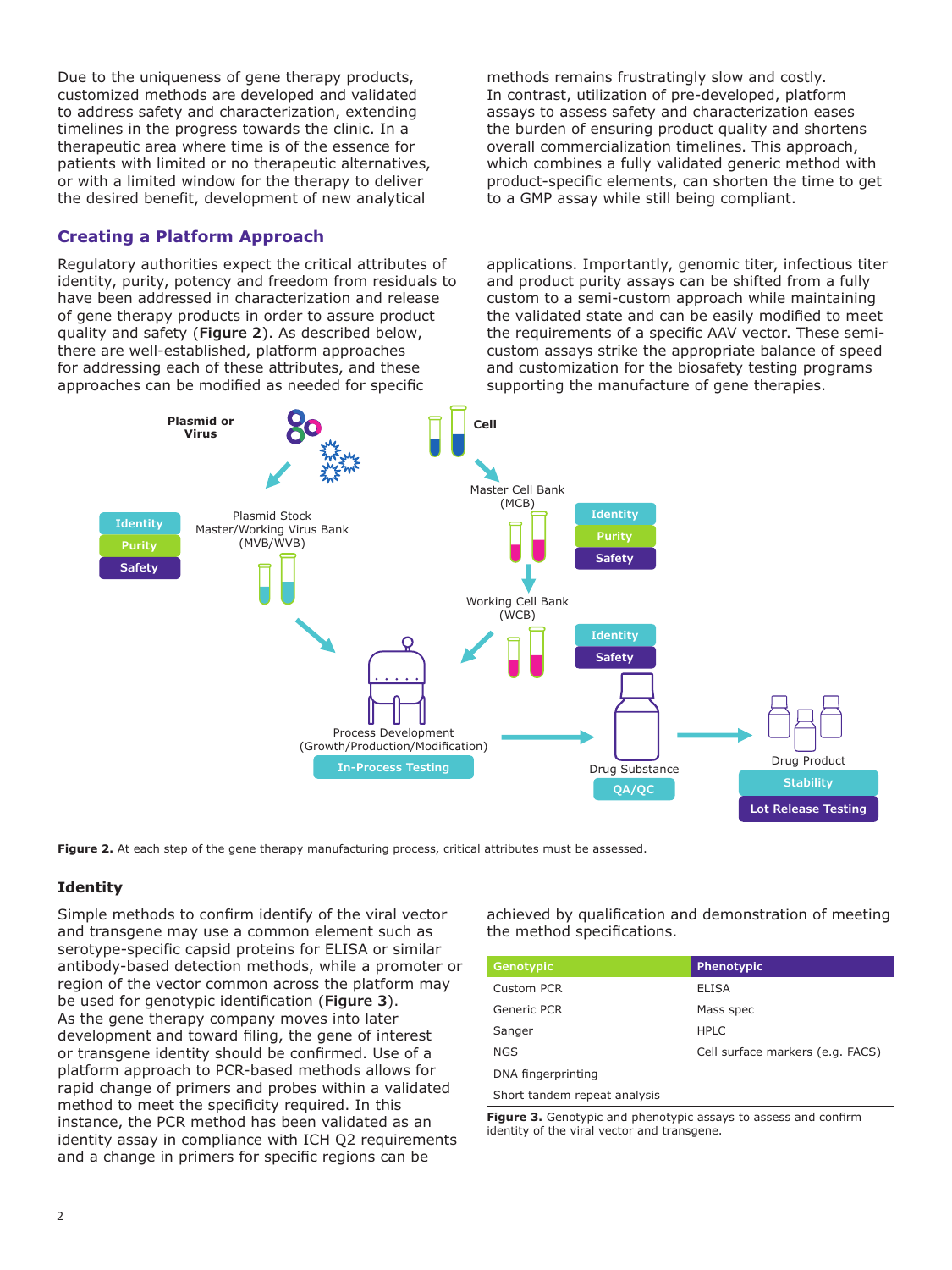#### **Purity**

Assays used to assess purity provide verification that the product is free from impurities and adventitious agents including bacteria, fungi, and mycoplasma (**Figure 4**).

# **Sterility**

- BACT/ALERT® 3D Microbial Identification System
	- Detects changes in pH due to bacterial growth
	- Real time sample monitoring
	- Objective readout

### **Mycoplasma**

- PCR
	- Equivalent sensitivity and specificity to compendial method
	- GMP and EP 2.6.7 compliant
- TAT and sample requirements better suited for cell therapies

These assays also identify possible contaminants such as related vectors or replication competent viruses, which must be confirmed to be absent.



adventitious agents – Circumvents toxicity and neutralization

– Can be combined with

issues

ID test

- Cellular assay
- Three or more rounds of amplification
- CPE, qPCR or QPERT endpoint

**Figure 4.** Many of the methods used in biopharmaceutical testing for impurities are applicable to gene therapy products.

A number of methods can reduce the time required to ensure the purity of and release for AAV therapies, as well as the critical components of the manufacturing process; these include rapid sterility testing and nucleic acid-based mycoplasma testing. The BacT/ALERT® 3D system has been validated for both the compendial, two media sterility test and the recently published EP 2.6.27 method suitable for Microbiological Control of Cellular Products; both methods shorten the overall timeto-result by half. The qPCR method for mycoplasma detection has been validated in accordance with the EP 2.6.7 guidance; this GMP method speeds the time to result to almost a quarter of the time required to perform the traditional, compendial culture method.

These methods, as well as next generation sequencing for identification and detection of adventitious agents, are available for use in any gene therapy project. In addition, freedom from replication-competent virus can be demonstrated using the *in vitro* procedure for amplification of replication-competent Adeno-Associated Virus (rcAAV) in cell culture.

During manufacturing of viral vectors for gene therapy, incomplete particles are also produced. These empty particles lack recombinant viral genomes and consist of capsid proteins only. Empty capsids increase the required dose of virus for medical applications and are thought to cause immunological reactions against the vector capsid, leading to unwanted side effects.

It is important to distinguish between these variants and ensure similarity from lot to lot. More importantly, regulatory agencies request quantitation of empty vector particles in a formulation for product characterization and before release for patient dosing. Analytical ultracentrifugation can differentiate and quantify empty versus full particles in an AAV prep.

Additional analytical methods for assessment of the purity of AAV lots include qPCRs against host cell sequences and helper virus, replication-competent virus tests for helper virus including HSV and dynamic light scattering to evaluate the degree of aggregation in a sample. The latter can also be used to aid buffer formulation and in stability testing. A summary of product-related impurities and related tests is provided in **Table 1**.

| <b>Product Related</b><br><b>Impurity</b>             | Nature of Lot Release Test Used                                                          |
|-------------------------------------------------------|------------------------------------------------------------------------------------------|
| <b>Empty Capsids</b>                                  | Chromatography (IEX), Ultracentrifugation;<br>EМ                                         |
| Nuclease resistant<br>Host cell DNA<br>(encapsidated) | gPCR to target generic host cell sequences<br>or specific sequences of concern e.g. AdE1 |
| Nuclease resistant<br>helper DNA (plasmid)            | gPCR to target generic helper virus sequence                                             |
| Replication competent<br>Virus                        | Various depending on Vector system                                                       |
| Non-infectious<br>particles                           | Total viral particle (VP): infectious unit (IU)                                          |
| Aggregated, oxidised,<br>degraded vector              | Size exclusion chromatography,<br>electrophoresis, DLS and others.                       |

**Table 1.** Gene therapy product-related impurities and options for lot release testing.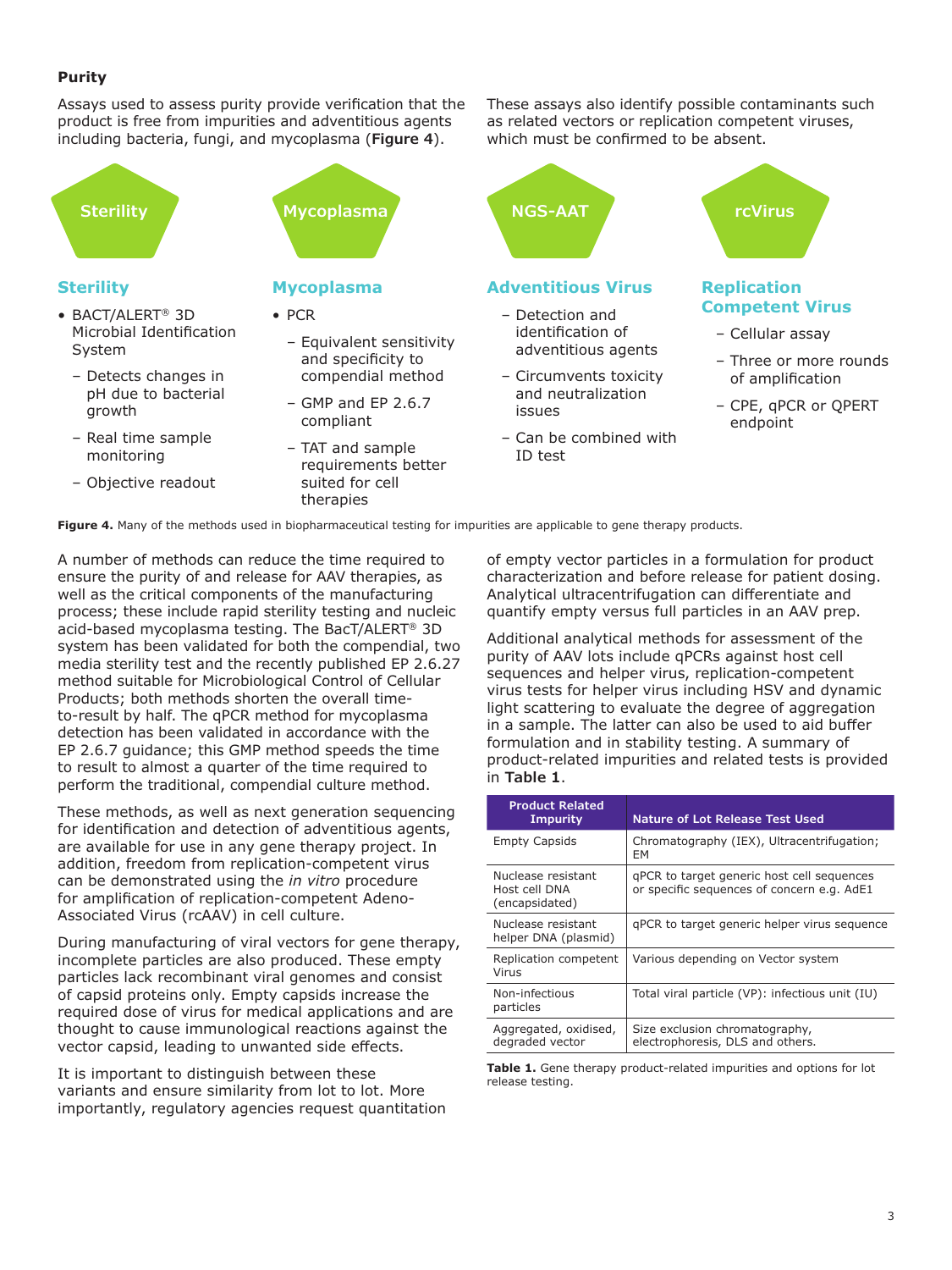#### **Potency**

Potency is specific to each gene therapy and is the determination of how well the product performs *in vitro* and may be based on the mechanism of action of the transgene product or an effect of the transgene in the target tissue. Assessment of potency is critical to show

Potency assays must be:

- Sensitive enough to discriminate small differences in biological activity and stability
- Quantitative over a range of treatment concentrations
- Easy to use and robust, suited to consistently and accurately measuring the biological effect
- Available with relevant controls and appropriate data analysis methods

One method for measuring potency is to assess the amount of infectious titer present in the virus stock either by biological activity (median tissue culture infectious dose,  $TCID_{50}$ ) or particle enumeration by PCR. While potency assays must be customized for each individual product, their design and validation can be accelerated with use of a platform approach.

 $TCID_{50}$  is used to determine the dose of virus that when applied to cell cultures, leads to 50% of the cultures becoming infected. The assay utilizes HEK293, CI886 or HeLa cell lines grown in 96-well plates and infected with replicate 10-fold serial dilutions of AAV vector. After infection, various endpoint methods can be used to measure activity including qPCR, immunofluorescence and plaque formation. Several elements of the  $TCID_{50}$  assay are universal in nature and as such, can be standardized; these platform elements include the serial dilution, cell culture parameters, inoculation, harvesting and analysis. To

#### **Residuals**

Manufacturing processes are designed to minimize or remove process- and product-related impurities. Regulatory agencies recommend monitoring residual impurities using appropriate methods throughout product development to define product specifications and assure product safety. Testing for processrelated impurities may include cell substrate proteins and nucleic acids as well as reagents used in the manufacturing process. For certain impurities such as cell substrate DNA, regulatory guidance documents have specific recommendations on the limits of amount and size of DNA that can be present per dose. Examples of tests used to monitor various impurities are listed in **Table 2**.

consistency in the product and manufacturing process and for lot release. In some cases, the assay is used to determine dosing amounts for clinical trials and commercial products.

allow flexibility with different vector modalities, the AAV serotype, AAV reference, cell lines susceptible to the viral vector and qPCR primers can all be varied in the generically validated method. Building a custom assay upon these universal, platform elements allows the validation qualification of the final method to be as streamlined as possible.

Similarly, development of assays used to measure genomic titer – the concentration of viral particles containing viral genomes – can also benefit from a platform approach as described in the example below using droplet digital PCR.

Droplet digital PCR (ddPCR) is a hybrid methodology which utilizes aspects of both standard PCR and qPCR and produces data of superior accuracy of quantitation. Absolute quantitation is achieved by utilizing fluorescentbased technology coupled with reading at reaction endpoint, instead of during the exponential amplification.

Assays for AAV titering have been validated using representative viral serotypes of known titer and generic primer sets developed for AAV targeting the CMV promoter. Vectors containing this target may utilize this off-the-shelf method after performing a suitable phaseappropriate qualification of the assay on the specific product. Vectors which do not contain these common elements may undergo product specific qualification whereby a product specific primer set may be introduced into the process and appropriately qualified.

| <b>Product Related Impurity</b>                                                                                          | <b>Nature of Lot Release Test Used</b>                                                      |
|--------------------------------------------------------------------------------------------------------------------------|---------------------------------------------------------------------------------------------|
| Host cell protein                                                                                                        | Immunoassay using HCP specific<br>antibodies (ELISA, chemiluminescent IA)                   |
| Host cell DNA                                                                                                            | gPCR to target generic host cell<br>sequences or specific sequences of<br>concern e.g. AdE1 |
| Residual cell culture related<br>components e.g. BSA, HSA                                                                | Various approaches, however<br>immunoassay common for abundant<br>proteins such as BSA, HSA |
| Residual process reagents<br>e.g., Benzonase <sup>®</sup> nuclease,<br>chromatography ligands,<br>Polvethylenimine (PEI) | Various approaches, however<br>immunoassay common                                           |
| Residual plasmid DNA                                                                                                     | gPCR targeting plasmid sequence<br>(non-vector)                                             |

**Table 2.** A range of tests are available to measure levels of processand product-related impurities.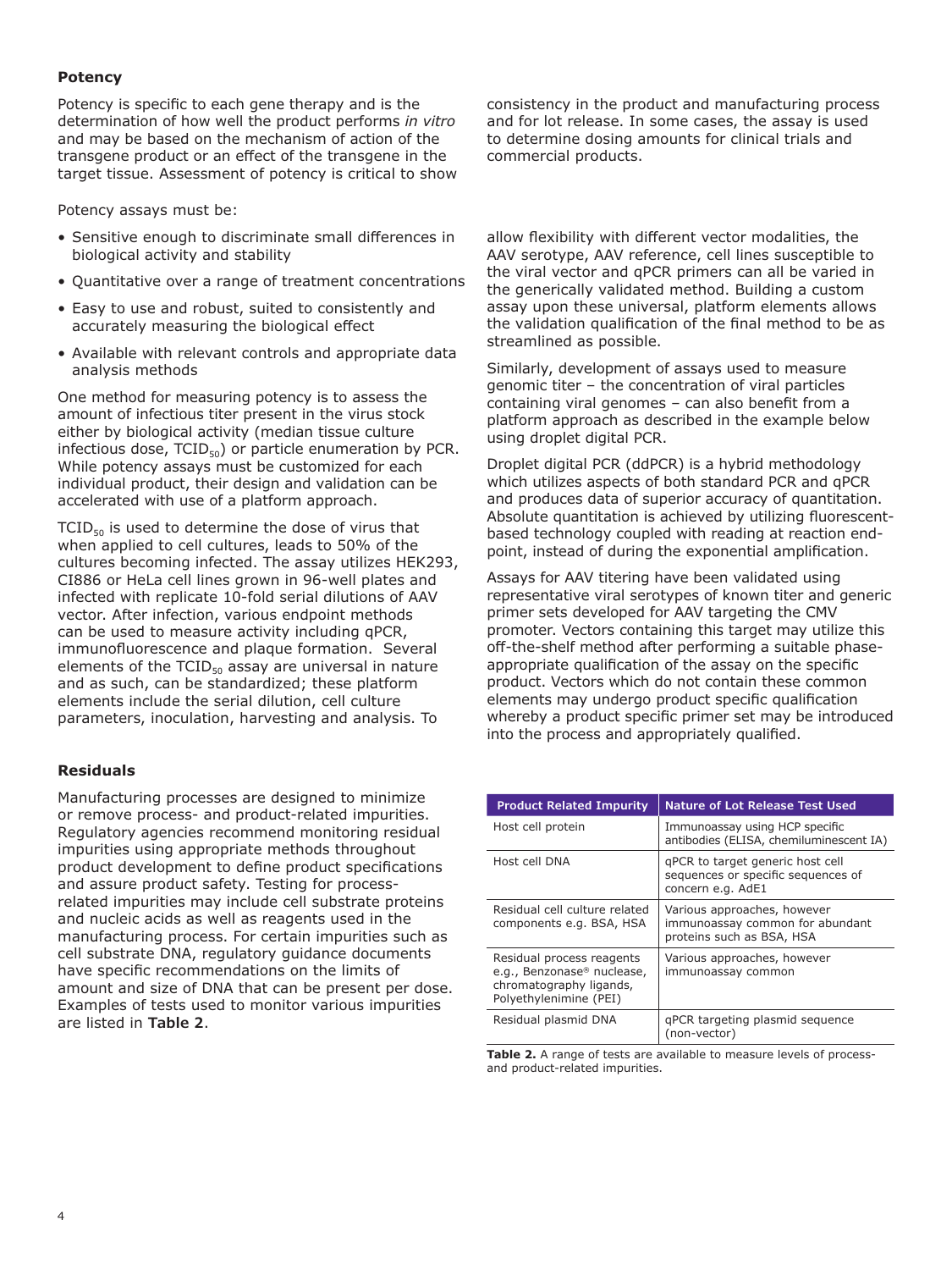### **Conclusion**

Unlike monoclonal antibodies and other protein-based biologics for which testing methods are common and have been standardized, methods for the different viral vectors used in gene therapies often have differing non-standardized requirements. And while the number of assays needed for safety and characterization of the viral vectors may seem overwhelming and time

consuming to develop and validate, use of platform assays can accelerate timelines and serve as the foundation for custom assays (**Table 3**). This approach allows the developer to get to a GMP method much faster, which translates to increased speed into the clinic.

| <b>Unpurified bulk</b>                                                                                                | <b>Purified bulk</b>                                                                                                                                                                              | <b>Formulated</b><br>& vialed<br>final lotsw                                                                                                     |
|-----------------------------------------------------------------------------------------------------------------------|---------------------------------------------------------------------------------------------------------------------------------------------------------------------------------------------------|--------------------------------------------------------------------------------------------------------------------------------------------------|
| <b>Identity: GOI</b>                                                                                                  | <b>Identity: GOI, ELISA, Vector genome</b>                                                                                                                                                        | <b>Identity: GOI</b>                                                                                                                             |
| <b>Titer:</b> $TCID_{50}$ of viral vector                                                                             | Titer: TCID <sub>50</sub> of viral vector, Genomic titer                                                                                                                                          | Titer: TCID <sub>50</sub> of viral vector, Genomic titer                                                                                         |
| Purity:                                                                                                               | Potency: Expressed protein, function                                                                                                                                                              | <b>Potency:</b> Expressed protein, function                                                                                                      |
| • Bioburden                                                                                                           | Purity: Sterility, Endotoxin, rcAAV                                                                                                                                                               | Purity: Sterility, Endotoxin                                                                                                                     |
| • Mycoplasma<br>• Mycobacterium<br>• Adventitious viruses (in vitro & in vivo)<br>• Replication competent AAV (rcAAV) | Residuals:<br>• Residual host cell DNA<br>• Residual DNA size distribution<br>• Host cell protein, Residual BSA<br>• Residual AAV Affinity Ligand<br>• Purity by SDS PAGE<br>• Empty: Full Capsid | <b>Product characteristics:</b><br>• Vector aggregates<br>• Osmolality<br>$\bullet$ pH<br>• Extractable volume<br>• Appearance<br>• Particulates |

Table 3. A full testing panel for AAV bulk and final lots. Assays listed in blue represent those for which a platform strategy can be applied, saving time and reducing costs.

To reduce the complexity of analytical method development for gene therapies, tests that were typically semi-customized have now been standardized, and some methods that previously required complete customization for each project are now platform assays. The resulting flexibility, combined with the application

of advanced technologies such as ddPCR, reduces the burden of assay qualification and accelerates commercialization timelines. Most importantly, these assays protect the process, the product and ultimately the patient.

#### **REFERENCE**

1. Statement from Scott Gottlieb, M.D. former FDA Commissioner and Peter Marks, M.D., Ph.D., Director of the Center for Biologics Evaluation and Research on new policies to advance development of safe and effective cell and gene therapies – January 15, 2019